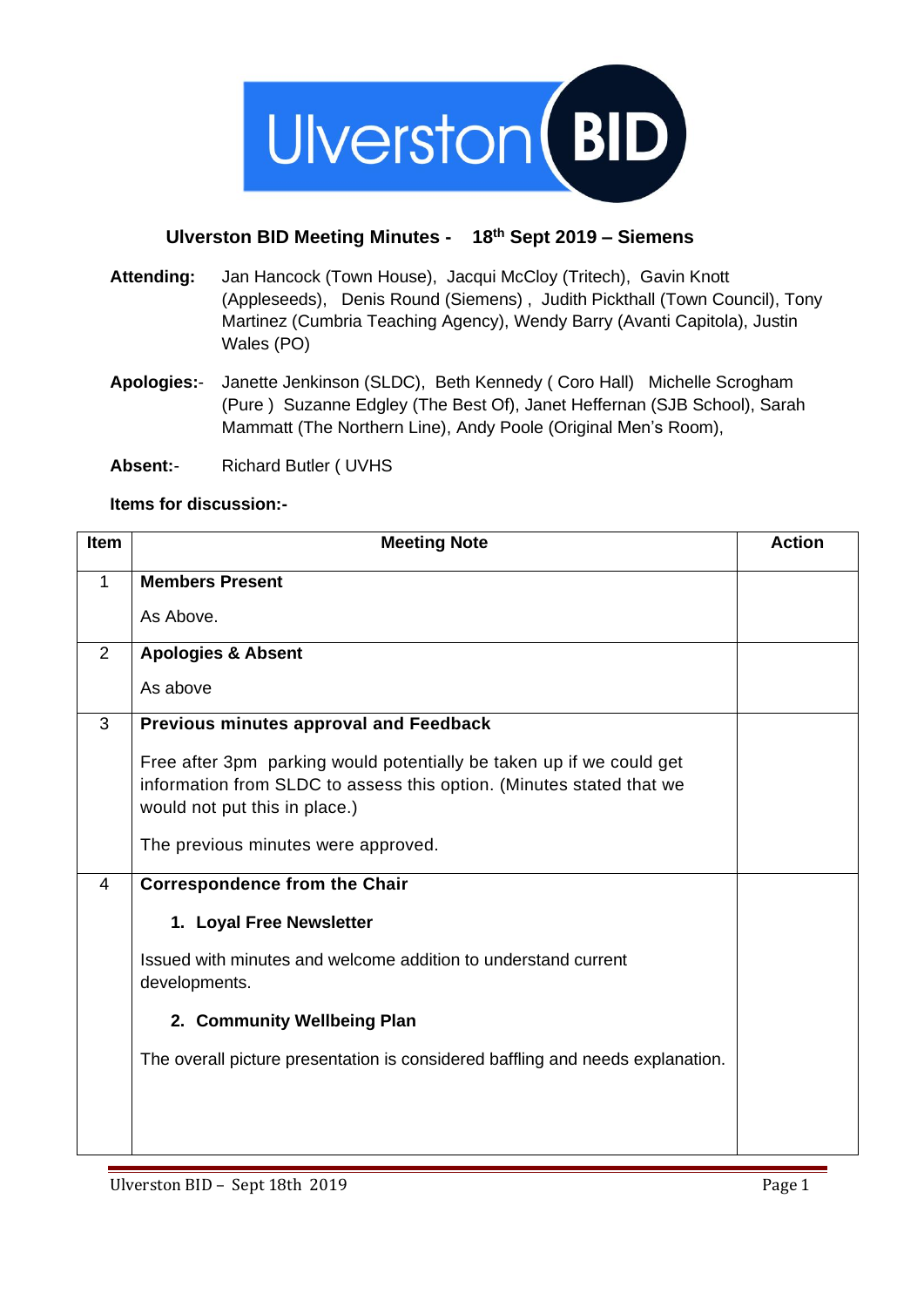| 3. Request for feedback from Carol Last ---- Ulverston Healthy<br><b>Town Initiative.</b>                                                                                                                                                                                                                                                                                                                              |                   |
|------------------------------------------------------------------------------------------------------------------------------------------------------------------------------------------------------------------------------------------------------------------------------------------------------------------------------------------------------------------------------------------------------------------------|-------------------|
| A series of correspondence from Carol for feedback received and again BID<br>agreed to help with survey from business community.                                                                                                                                                                                                                                                                                       | Justin            |
| 4. Cumbria better Connected                                                                                                                                                                                                                                                                                                                                                                                            |                   |
| Report issued with these minutes                                                                                                                                                                                                                                                                                                                                                                                       |                   |
| 5. Town CCTV                                                                                                                                                                                                                                                                                                                                                                                                           |                   |
| Jayne Kendal issued a summary report from the UTC Finance & General<br>Purposes committee regarding the provision of three security cameras in the<br>town centre, to be monitored by the police in Penrith. The proposal indicate<br>an overall installed cost of £26,924 with a grant possibly available from the<br>Police of up to 50% for the cameras alone (ie.£9500). Maintenance costs are<br>£5765 /yr extra. |                   |
| There appears to be a general desire from the traders to have a surveillance<br>system in place to make the town potentially safer and head off disruptive<br>behaviour. Some use of existing cameras was challenged as being invasive<br>and possibly illegal.                                                                                                                                                        |                   |
| Would this project give the BID a higher profile? The overall project is not<br>guaranteed with limited funding across the whole of Cumbria. With UTC and<br>BID acting together and committing $E$ this may give a positive result to a<br>decision. A Town Council decision to proceed & a submission has to be<br>completed by end Sept.                                                                            |                   |
| The extent of £ offered from BID would be limited and not cover any ongoing<br>maintenance.                                                                                                                                                                                                                                                                                                                            |                   |
| A vote for involvement from Traders and Licenced V.A. will be requested<br>using social media & will be done with Justin & Jayne in coordination.                                                                                                                                                                                                                                                                      | Justin &<br>Jayne |
| 6. Tourism Forum - John Woodcock invitation                                                                                                                                                                                                                                                                                                                                                                            |                   |
| Sarah volunteered to be involved.                                                                                                                                                                                                                                                                                                                                                                                      |                   |
| 7. Proposal for Banners in Town Car Parks<br>An initiative by Kendal paid for by SLDC has been carried out &<br>Ulverston will request similar financial help to implement this in town.<br>17 locations identified in car park areas. Justin to follow up.                                                                                                                                                            | Justin            |
| 8. Revote returns questionnaire<br>Only one so far received from the Mill.                                                                                                                                                                                                                                                                                                                                             |                   |
| Comments are still clearly suggesting that the BID is an unknown entity and<br>we may still not be getting the message out properly. A hard copy posted to<br>business directly is being considered and would have a better return if we<br>could be sure the address were reaching the right respondents. SLDC data<br>on this is inconsistent and still not complete. Also we are asked to review the                |                   |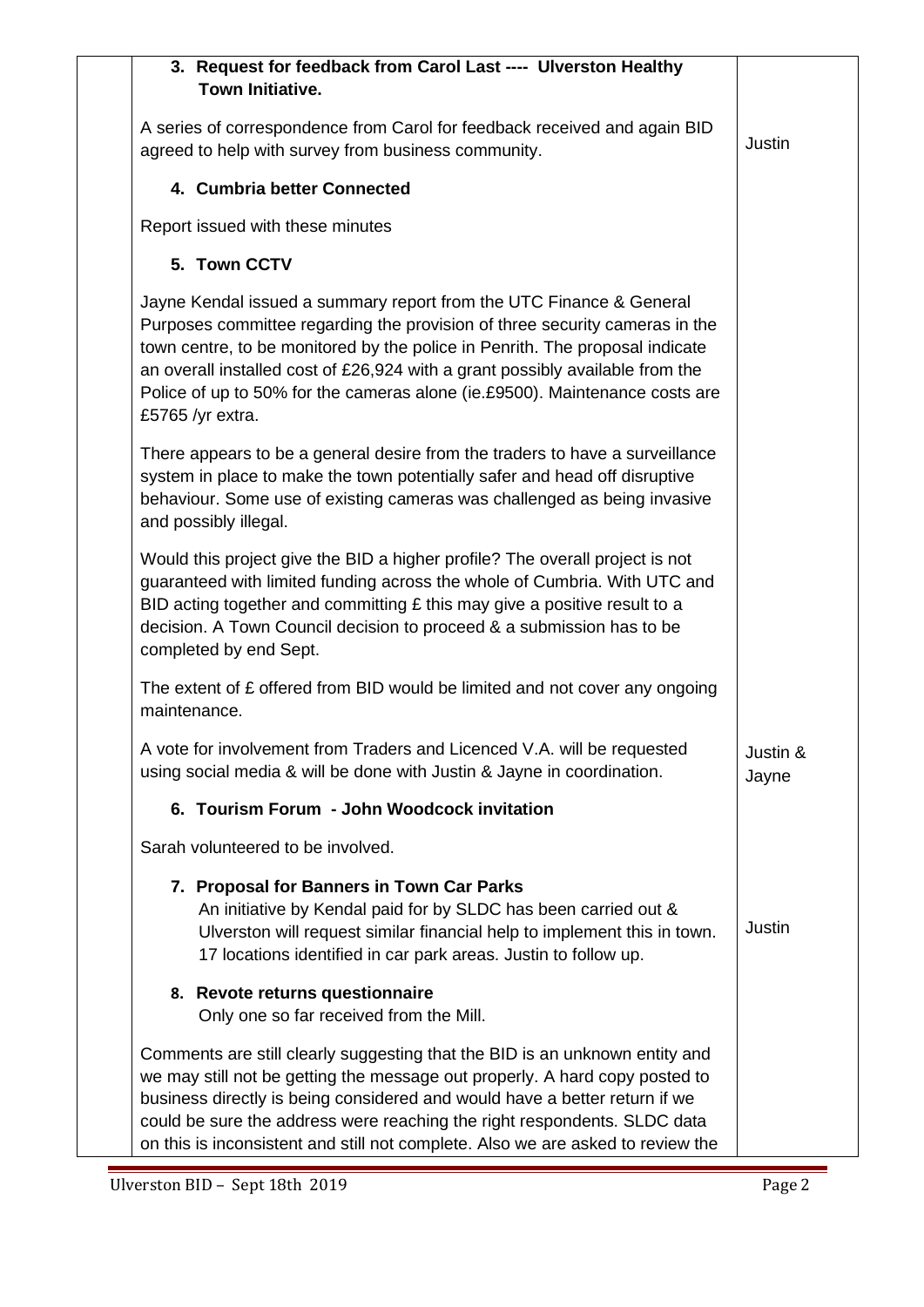|   | questionnaire on the Web site to see if it is fully relevant and/or missing any<br>actions. All by next week please.                                                                                                                                                                               | <b>ALL</b> |
|---|----------------------------------------------------------------------------------------------------------------------------------------------------------------------------------------------------------------------------------------------------------------------------------------------------|------------|
| 5 | <b>Finance</b>                                                                                                                                                                                                                                                                                     |            |
|   | Very little change since last month.                                                                                                                                                                                                                                                               |            |
|   | a. The surplus forecast at Sept 20 will be £50k, if we complete all in the<br>program and to cost.                                                                                                                                                                                                 |            |
|   | b. Cash at bank today is £124,600.                                                                                                                                                                                                                                                                 |            |
|   | c. Jacqui continuing to have problems getting information from SLDC                                                                                                                                                                                                                                |            |
|   | d. The final invoices for Ulverston in Bloom looks like a underspend of<br>$-E3k$                                                                                                                                                                                                                  |            |
| 6 | <b>Justin's Report &amp; Updates</b>                                                                                                                                                                                                                                                               |            |
|   | a) Cumbria in Bloom Awards                                                                                                                                                                                                                                                                         |            |
|   | The Town triumphed again with 12 awards with the Gold Awards for the town,                                                                                                                                                                                                                         |            |
|   | Best Town, Best Business Improvement District, the South Lakeland Trophy                                                                                                                                                                                                                           |            |
|   | for Best in District.                                                                                                                                                                                                                                                                              |            |
|   | In addition, we also gained certificates for the Sun Inn and The Farmers,                                                                                                                                                                                                                          |            |
|   | Elmhurst Residential Home, Ford Park Community Group, Friends of                                                                                                                                                                                                                                   |            |
|   | Lightburn Park, Sophie's Garden, Buxton Place Project and Gill Banks Action                                                                                                                                                                                                                        |            |
|   | group.<br>The results were forwarded to the relevant newspapers with no response<br>so far.<br>Disappointing.<br>The Chair to C in B may recommend Ulverston to National awards. Justin<br>is putting together a budget for 2020 with additional baskets (50+) with                                |            |
|   | an offer from some business areas to contribute.                                                                                                                                                                                                                                                   |            |
|   | b) Loyal Free                                                                                                                                                                                                                                                                                      |            |
|   | Loyalty scheme still reported as going well and additional presence in<br>town planned for Eco Fair & Dickensian by owners and Justin. Trails on<br>the site have now being upgraded to eight.<br>A till wobbler to be introduced into businesses for an easier way for<br>scanning loyalty usage. |            |
|   | c) WiFi                                                                                                                                                                                                                                                                                            |            |
|   | The collection of e mails is continuing with a total of 2328 ready for use<br>with a Choose Newsletter - currently with Sophie.                                                                                                                                                                    |            |
|   | d) Late night shopping                                                                                                                                                                                                                                                                             |            |
|   | Justin preparing a flyer for the proposed 4 x Thursday night late openings<br>after Dickension. Santa bus discussion with UCE ongoing. Suggested we                                                                                                                                                |            |